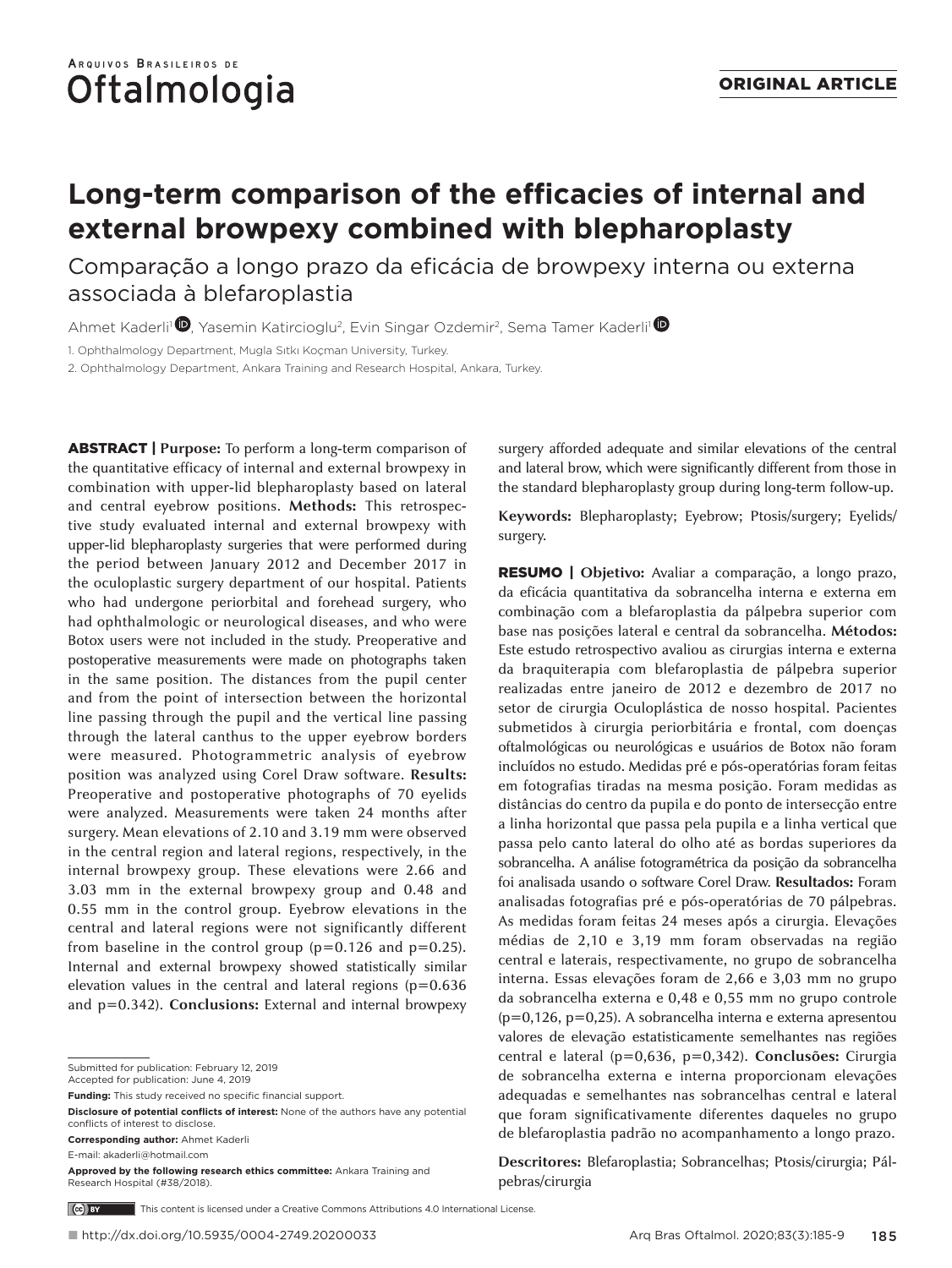## **INTRODUCTION**

Dermatochalasis, upper eyelid ptosis, and brow ptosis are common disorders of the aging process. Remodeling of the orbital rim due to lipoatrophy and increased skin laxity, which is a characteristic feature of aging ocular adnexal tissue, results in the inferior descent of the brows<sup>(1)</sup>. The lateral half of the brow tends to descend more than the medial half because the medial half exhibits more secure deep attachments<sup>(2-5)</sup>.

Lifting of the brow occasionally is combined with upper-lid blepharoplasty. Many procedures are sufficient to prevent brow descent following upper blepharoplasty(6). These include internal and external brow lifting techniques. Browpexy is a simple process that is easily mastered and produces desired results with a high degree of patient satisfaction. Owing to the absence of an additional external incision, internal browpexy is the preferred technique. The advantage of internal brow lift procedures is that patients do not require secondary surgery. In addition, there is no visible scarring, as observed in direct brow lift, and there is no requirement for general anesthesia or deep sedation that is necessary in endoscopic brow lift<sup> $(7-10)$ </sup>. External browpexy is a new surgical procedure that serves as an alternative to the internal browpexy and can be used to enhance upper blepharoplasty outcomes. This procedure suspends the brow through a small incision just within or above the upper brow cilia. As this technique requires a cutaneous incision, it generally heals without a perceptible scar. Another advantage of this procedure is that it is rapid, safe, and simple $(7,11)$ .

Thus far, there is minimal evidence useful for the comparison of browpexy procedures in terms of long-term follow-up. In this study, we aimed to compare the long-term effects of internal and external browpexy combined with standard blepharoplasty.

#### **METHODS**

## **Patients**

This was a retrospective review of 70 eyelids of 35 patients who were referred to the Oculoplastic Surgery Department of Ankara Research and Training Hospital during the period from January 2012 to December 2017. Internal and external browpexy with upper-lid blepharoplasty surgeries were performed for patients who had lateral brow ptosis complaints. The patients were classified into two groups: Group 1 included nine patients (18 eyelids) who underwent upper-lid blepha-

roplasty with internal browpexy, and group 2 included 12 patients (24 eyelids) who underwent upper-lid blepharoplasty with external browpexy. The control group comprised 28 eyelids of 14 patients who had only upper-lid blepharoplasty. The study was approved by the Institutional Review Board of Ankara Research and Training Hospital, and the review was performed in accordance with the tenets of the Declaration of Helsinki. Exclusion criteria included medial brow ptosis, prior surgery involving the eyebrow or eyelids, ocular trauma history, concomitant ptosis surgery, neuromuscular junction diseases, thyroid eye disease, and inadequate or missing photographs during follow-up.

Preoperative and postoperative photographs of all patients were taken in the same position, and measurements were made using those photographs. All measurements included in the study were performed at 24 months postoperatively. Each photograph was taken by the same photographer, under the same lighting conditions, at a fixed distance between the patient and the camera. A 20.1-megapixel Canon PowerShot G7X Digital camera was used in a standard manner. The central region was defined as the vertical range between the pupil center and the upper eyebrow border. The lateral region was defined as the vertical range between the point of intersection of the horizontal line passing through the pupil and the vertical line passing through the lateral cantus to the upper eyebrow border (Figures 1-3). Photogrammetric analysis of eyebrow position was performed using Corel Draw software. The software standardized measurements by fixing the corneal diameter at 10 mm.



**Figure 1.** Preoperative and 24 months postoperative assessments of a patient who underwent combined internal browpexy and blepharoplasty surgery.



Figure 2. Preoperative and 24 months postoperative assessments of a patient who underwent combined external browpexy and blepharoplasty surgery.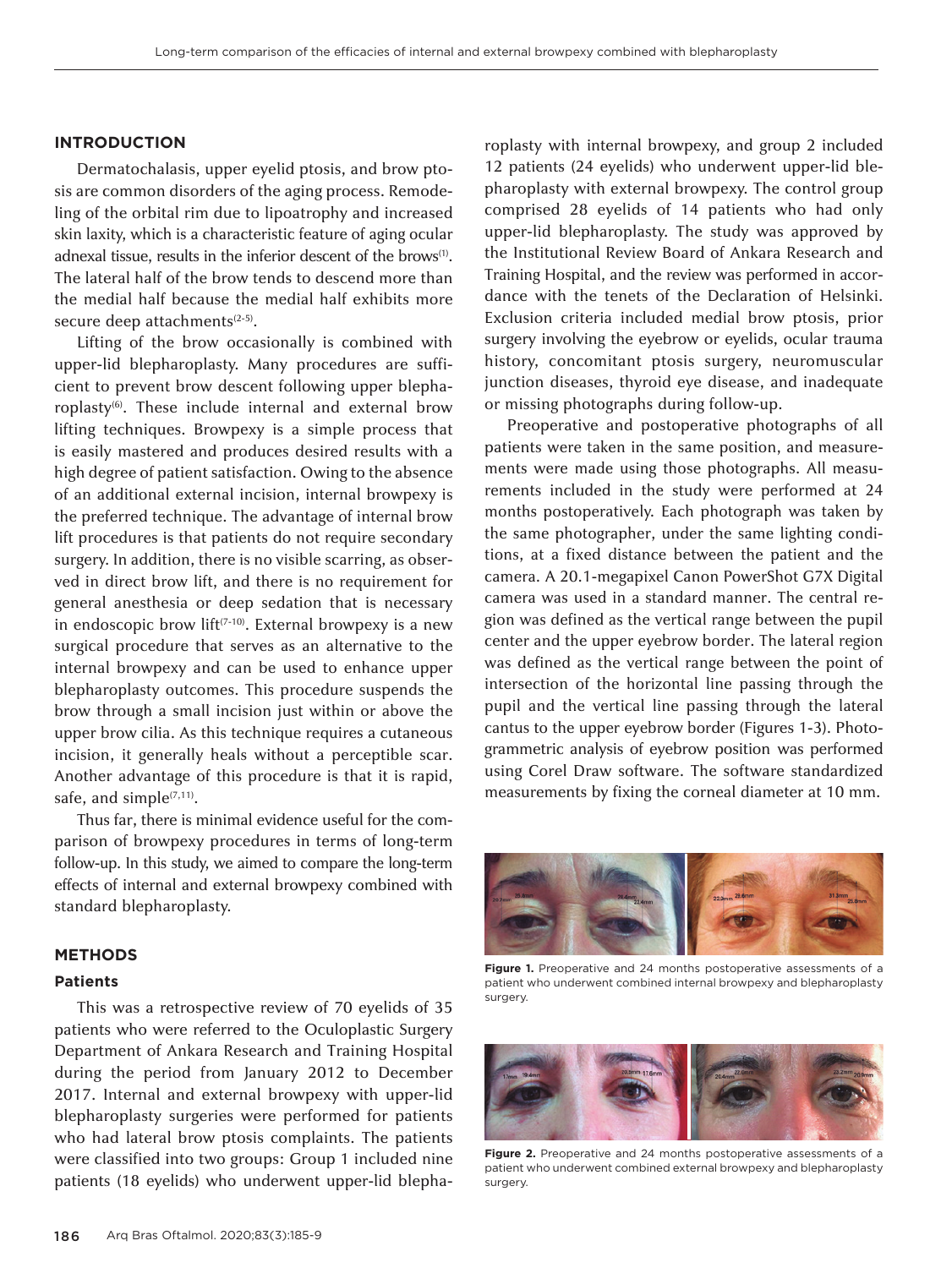

**Figure 3.** Preoperative and 24 months postoperative assessments of a patient who underwent a standard blepharoplasty surgery.

#### **Surgical technique**

All surgeries were performed by the same surgeon (Y.K.)

**Internal browpexy:** Fixation of the brow to the supraorbital rim periosteum can provide elevation of the ptotic or lax brow. The desired location of the lateral brow is typically set by elevating the inferior brow to a level 1 cm above the superior orbital rim. Prior to the operation, the brow fixation point was marked at a point connecting the nasal ala and mid-pupillary line, with patients in the sitting position. Upper blepharoplasty was performed with skin removal. A 4-0 polypropylene (Prolene) suture was passed transcutaneously from the lower edge of the brow hairs into the previously dissected sub-brow space. The same suture was then sewn through the remaining sub-brow and periosteum above the orbital rim. The suture was then passed again into the sub-brow muscular tissue at the level of the original transcutaneously passed marking suture. The transcutaneous suture was removed, and the suture was tied using a loop over. Care was taken to avoid over-tightening the suture when adequate placement is achieved, as this may immobilize the brow.

**External browpexy:** Prior to the operation, the desired height of elevation was determined with patients in the sitting position. The brow fixation point was marked at a junction of the middle and outer thirds of the brow point. An 8-mm demarcation was made preoperatively, superior to the upper brow cilia. In this predetermined area, an incision through the dermis was made by Westcott scissors following the curvature of the brow. The incision was extended through the orbicularis muscle and the brow fat pad to the level of the periosteum of the frontal bone. The periosteum was engaged with forceps and dissected to create a dissection pocket with a horizontal dimension of approximately 15 mm. This allowed a small skin entry point (minimally visible incision) and a larger internal dissection and resultant scar to aid in the maintenance of the brow position after the operation. The periosteum at

this level was engaged with a 4-0 Prolene suture and was secured to the orbicularis muscle and brow fat pad at the inferior lip of the incision in a pseudo-mattress manner. The subcutaneous tissue and skin were closed with interrupted 6-0 vicryl sutures.

**Blepharoplasty:** Preoperative markings were made with the patient sitting upright in neutral gaze with the brow properly positioned. The eyelid crease was situated above the ciliary margin approximately 8-9 mm in women and 7-8 mm in men. The extent of excision was at least 10 mm from the inferior border of the brow. The upper lids were injected superficially with 2% lidocaine containing 1:100,000 epinephrine using a 27-30-gage needle. A skin incision was made with an Empire tip by radiofrequency monopolar cautery. No orbicularis muscle excision was done. Three absorbable sutures were used to incorporate the orbicularis from the lower and upper edges of the incision along with the superolateral arcus marginalis to form the upper-lid crease. The skin incision was closed using running absorbable 6-0 vicryl sutures.

### **Statistical analysis**

Statistical analysis was performed using SPSS for Windows software (version 14.01; SPSS, Chicago, IL, USA). All values are presented as the mean  $\pm$  standard error of mean. The Shapiro-Wilk test was used to assess whether quantitative variables exhibited a normal distribution, and homogeneity of variance was examined using the Levene test. The general linear modeling method was used for repeated measurements to examine temporal differences between central and lateral region measurements obtained before and after the operation based on the methods used. The included model included Time (Preop and Postop), Group (1, 2, and 3), and Time\*Group interaction terms. For significant interaction terms, simple effects analysis was performed with post hoc Bonferroni correction p<0.05 was considered statistically significant unless otherwise noted.

## **RESULTS**

Patients' ages ranged from 55 to 74 years (mean 64.97  $\pm$  0.82); 27 (77.1%) patients were women, and eight patients (22.9%) were men. The mean follow-up time was  $33.3 \pm 0.61$  months. The demographic characteristics of the patients are shown in table 1. The internal browpexy group included seven women and two men with an average age of 61.3 years, the external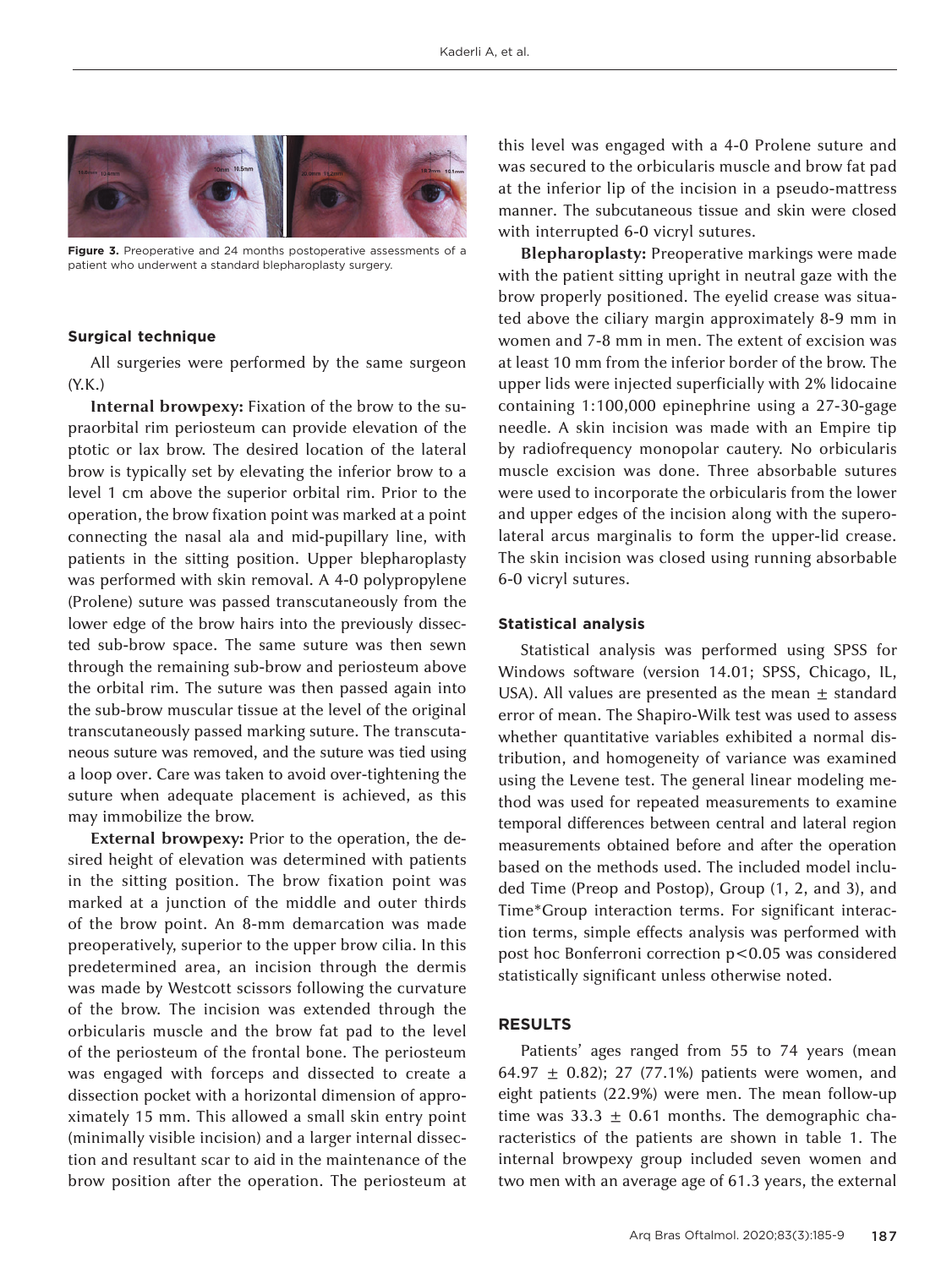browpexy group included nine women and three men with an average age of 65.5 years, and the control group included 11 women and three men with an average age of 66.7 years. No significant differences were found among the three groups according to age, sex, or follow-up period (p>0.05).

Mean elevations of 2.10 and 3.19 mm were observed in the central region and lateral regions, respectively, in the internal browpexy group. These elevations were 2.66 and 3.03 mm in the external browpexy group and 0.48 and 0.55 mm in the control group. There was a statistically significant difference between preoperative and postoperative measurements in the internal and external browpexy groups (p<0.001). Eyebrow elevations in the central and lateral regions were not statistically significant in the control group ( $p=0.126$  and  $p=0.25$ ).

Internal and external browpexy showed statistically similar elevation values in the central and lateral regions (p=0.636 and p=0.342). Both methods provided a significant increase in both areas, compared with that provided by a standard blepharoplasty surgery (p<0.05; table 2).

There were no unacceptable scars or facial nerve injuries in any patient, and none of the patients complained of eyebrow loss.

|                                       | <b>Blepharoplasty</b><br>(control)       | <b>Internal</b><br>browpexy | External<br>browpexy |  |
|---------------------------------------|------------------------------------------|-----------------------------|----------------------|--|
| Total number of<br>eyelids            | 28                                       | 18                          | 24                   |  |
| Mean age (years)                      | $66.7 + 1.09$                            | $61.3 + 1.6$                | $65.5 + 1.3$         |  |
| Mean follow-up<br>(months) $\pm$ SEM  | $34.6 + 1.0$                             | $34.5 + 1.4$                | $30.9 + 0.7$         |  |
| Women/Men                             | 11 (78.6%)/3 (21.4%) 7 (77.8%)/2 (12.2%) |                             | $9(75\%)/3(25\%)$    |  |
| $CFA$ and $A$ and $A$ and $B$ and $C$ |                                          |                             |                      |  |

SEM= standard error of the mean.

**Table 2.** Comparison of postoperative mean elevations among groups

| Group                                 | $\mathbf n$ | Mean elevation in<br>the central region<br>$(mm) \pm SEM$ | Mean elevation in<br>the lateral region<br>$(mm) \pm SEM$ |
|---------------------------------------|-------------|-----------------------------------------------------------|-----------------------------------------------------------|
| Internal browpexy <sup>a</sup>        | 18          | $2.10 \pm 0.34$                                           | $3.19 \pm 0.59$                                           |
| External browpexy <sup>a</sup>        | 24          | $2.66 \pm 0.3$                                            | $3.03 \pm 0.51$                                           |
| Blepharoplasty (control) <sup>b</sup> | 28          | $0.48 \pm 0.27$                                           | $0.55 \pm 0.47$                                           |

**P values for the central region:** Time <0.001; Group= 0.636; Time\*Group <0.001 **P values for the lateral region:** Time <0.001; Group= 0.342; Time\*Group <0.001 a,b= Different letters in the same column indicate statistically significant differences  $(p<0.001)$ .

SEM= standard error of the mean.

#### **DISCUSSION**

This study showed that both browpexy techniques produced statistically significant elevations in central and lateral brow heights. External and internal browpexy surgeries provided similar elevations of the central and lateral brow, and both techniques achieved adequate brow lift. When compared to standard blepharoplasty (control) surgery, the amount of lift for both procedures was statistically significant.

Brow ptosis is a common cosmetic and functional diagnosis in elderly patients. Decisions regarding brow lifting surgical technique should consider preoperative brow position, height, contour, and the patient's expectations<sup>(6)</sup>. Although direct and endoscopic brow lifting procedures show significantly greater brow elevation and provide excellent results, they are costly and invasive and can lead to significant complications such as scarring, alopecia, and nerve injury $(6,10)$ . These techniques are complicated surgeries with longer recovery times, so it is crucial for surgeons to assess the position of the brow and choose the appropriate surgical technique to ensure the best cosmetic and functional outcomes. Mokhtarzadeh et al. reported that external and internal browpexy surgeries produced similar elevations of the central and lateral brow at 4-5 months postoperative- $Iy^{(12)}$ . Our study results showed higher elevation values in the central and lateral regions in long-term follow-up after both procedures.

There are many contradictory reports regarding brow position after blepharoplasty without browpexy surgery. Faigen reported reductions of both central and lateral brow after blepharoplasty if either browpexy technique was not used<sup>(13)</sup>. In our study, standard blepharoplasty surgery supported brow lift, but the resulting elevation was not statistically significant. Therefore, to avoid brow ptosis after blepharoplasty surgery, we recommend the use of either browpexy method. Prado et al. also reported brow lift after upper blepharoplasty surgery, and they found that, because the lateral portion of the eyebrow is not strongly adhered to the subjacent structures, alterations may occur in the eyebrow positioning $(14)$ . They also recommended correction of the eyebrow position along with blepharoplasty to avoid alterations in the eyebrow position in individuals with flaccid tissues in the lateral portion $(14)$ .

Each browpexy technique has unique advantages and disadvantages. The direct brow lift can provide adequate lift but can change brow shape, produce an inconvenient scar, and/or cause neurological problems such as motor paresis or sensory deficit<sup>(10)</sup>. Internal